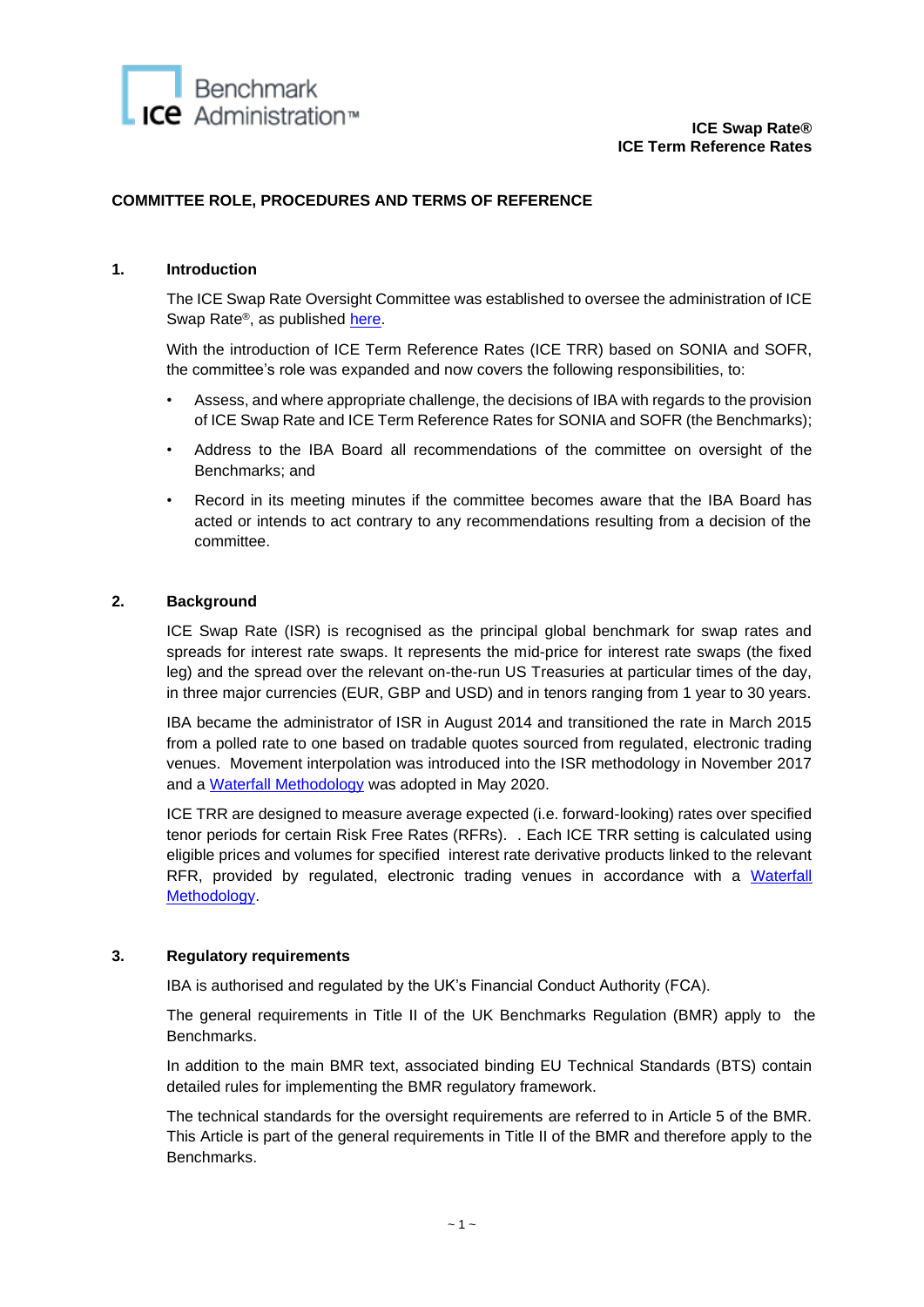

### **4. Membership and attendance**

#### *4.1 Committee composition*

The composition of the committee is set by IBA's Board on the recommendation of IBA's Nominating and Corporate Governance Committee (N&CGC) and includes a balanced representation of stakeholders including representation from the following stakeholder groups:

- supervised entities that use the benchmark;
- market infrastructure operators;
- input data sources;
- independent members; and
- in a non-voting capacity, IBA staff who are not directly involved in the provision of the benchmark or any related activities.

The N&CGC uses the criteria published on IBA's website<sup>1</sup> to select committee members, including evaluation of potential committee members' expertise and skills. The N&CGC also considers whether candidates can meet the time commitments required, taking into account any role they have in other oversight function(s).

On the recommendation of the N&CGC, the IBA Board appoints a chair of the committee and may from time to time appoint an alternate or deputy chair of the committee.

The oversight requirements in Article 5 of the BMR apply to the Benchmarks together with the associated binding EU technical standards (BTS).

The composition of the committee does not include any IBA Board members.

There are currently no Observers on the committee but there is no reason in principle why one or more appropriate Observers may be appointed to the committee in the future.

The right is reserved to the N&CGC to remove a committee member at its discretion where that committee deems such action to be in the overall interests of the determinations process.

The names of committee members are available on [IBA's website.](https://www.theice.com/iba)

### *4.2 Terms of office of committee members*

The N&CGC decides the terms of office of committee members, taking into account the need to ensure appropriate continuity in membership over time. Generally, a committee member can serve for a maximum of nine consecutive years unless the IBA Board specifically approves an extended period of service for a committee member.

A committee member who does not attend three consecutive scheduled full meetings of the committee may be asked by IBA to resign from the committee. Any such decision shall be taken by the N&CGC.

*4.3 Alternates*

An alternate may attend occasional meetings on behalf a committee member, subject to prior agreement of the chair before each such meeting. Committee members should not delegate routine attendance to an alternate.

<sup>&</sup>lt;sup>1</sup> See [https://www.theice.com/publicdocs/IBA\\_Selection\\_of\\_Committee\\_Members.pdf](https://www.theice.com/publicdocs/IBA_Selection_of_Committee_Members.pdf)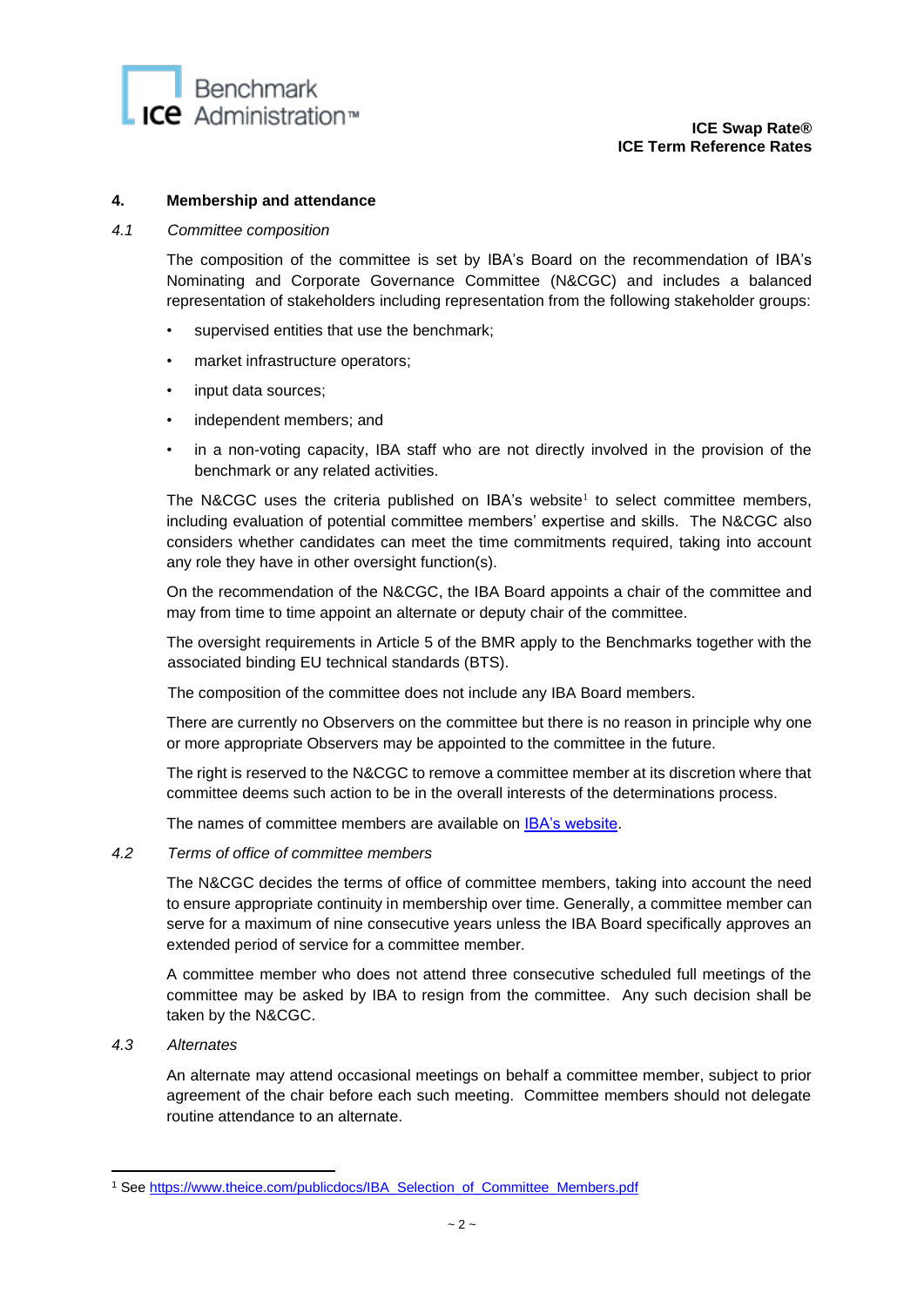### *4.4 Sub-committees*

The committee may appoint sub-committees with such powers as the committee may from time to time confer within the scope of the committee's Terms of Reference.

The chair or committee shall determine the terms of reference of any sub-committee.

### **5. Confidentiality**

The letters of appointment for members of the committee require adherence to strict confidentiality provisions.

Committee members are required to keep all materials provided to, discussions of and decisions of the committee confidential and shall not share them with any third party, including their employer or client, unless agreed in writing by the chair or IBA.

### **6. Conflicts of interest**

In signing their Letters of Appointment, committee members confirm that they will:

- promptly declare to the committee chair or an IBA director any other appointments or arrangements that conflict or may conflict with being a committee member; and
- comply with IBA's policy on conflicts of interest.

Committee members must declare any private or professional interests that may result in a potential or actual conflict as soon as the conflict or potential conflict arises.

At the start of each committee meeting, the chair will ask those present (in person or by call) to declare any conflict arising from the agenda. In the event of a conflict of interest during a committee meeting, the committee member must declare the conflict immediately and excuse themselves from participating in the discussion of or decision making relating to such item(s). The committee member should confirm the conflict in writing to the chair as soon as possible after the meeting.

Where the chair believes that a committee member has a conflict that cannot be managed or adequately mitigated, the chair may ask a committee member to recuse him/herself from the meeting and, if the conflict is likely to persist, the chair will refer this to the N&CGC to consider whether the committee member should resign.

Committee members' declaration of conflicts of interest are published on [IBA's website.](https://www.theice.com/iba)

# **7. Meeting protocols**

*7.1 Terms of Reference* 

The authority of the committee is set out in the Terms of Reference herein.

#### *7.2 Meeting frequency*

The committee usually meets four times each year. Further meetings occur, or actions are taken in writing, when deemed necessary or desirable by the committee or its chair.

Meetings are scheduled by IBA in the autumn for the forthcoming year. No less than two weeks' notice will generally be given of a proposed change in the date or time of the meeting.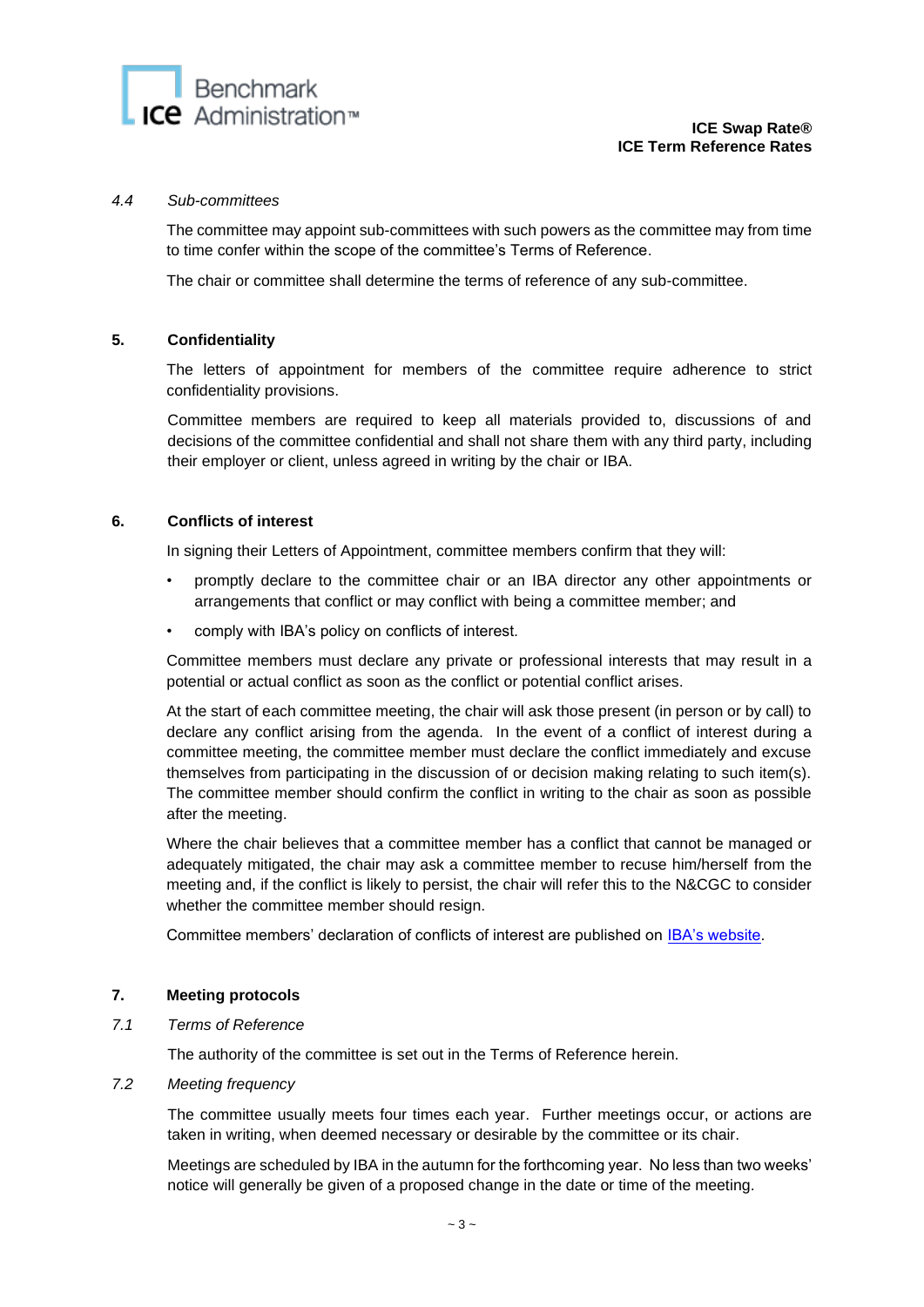Exceptionally, a meeting may be required as a matter of urgency without the requisite notice being given. Members of the committee may participate in committee meetings in person or by telephone / video conference.

# *7.3 Meeting preparation*

In conjunction with the chair, IBA establishes the agenda for each committee meeting.

Papers are generally circulated to committee members at least a week before the meeting unless a genuinely urgent matter arises; the determination as to whether a matter is genuinely urgent shall rest with the chair, after consultation with IBA if appropriate.

IBA provides the committee with documentation and data relevant to the committee's terms of reference.

IBA will respond positively to additional information requests from the committee provided that these are consistent with the committee's responsibilities and would not breach confidentiality obligations that IBA owes to the trading venues which make data available to IBA for the production of the Benchmarks.

In providing documentation and data to the committee, IBA gives due consideration to expected timings for each item. IBA seeks, in conjunction with the chair of the committee, to allocate sufficient time for discussion of topics.

### *7.4 Meeting quorum*

The quorum is three committee members which shall include representation from at least:

- one supervised entity that uses the benchmark, one market infrastructure operator or one input data source; and
- one independent member of the committee.

If a quorum is not present at the scheduled commencement time of a meeting of the committee, the meeting shall be adjourned for 15 minutes or such other time as the chair may deem appropriate in the circumstances.

If the quorum is not present following the adjournment, the committee members present may discuss matters but shall not move forward to any binding vote at the meeting. IBA may subsequently email all committee members with a request to vote electronically.

#### *7.5 Conduct of meetings and decision-making*

For the sake of efficiency of meetings, committee members are expected to have read the meeting materials and to be prepared for the committee discussion with, at most, the key points or questions requiring to be highlighted by the chair or IBA at the meeting.

Should there be a committee vote on any matter, each committee member shall have one vote and decisions of the committee shall be made by a simple majority. Should the numbers of votes cast for and against be equal, the chair of the committee may exercise a deciding vote.

Where the chair determines that a committee member has an actual or potential material conflict of interest on a particular matter, that committee member shall not be allowed to vote on that matter.

If the chair of the meeting has agreed that an alternate may attend, the alternate may vote in place of the appointed member.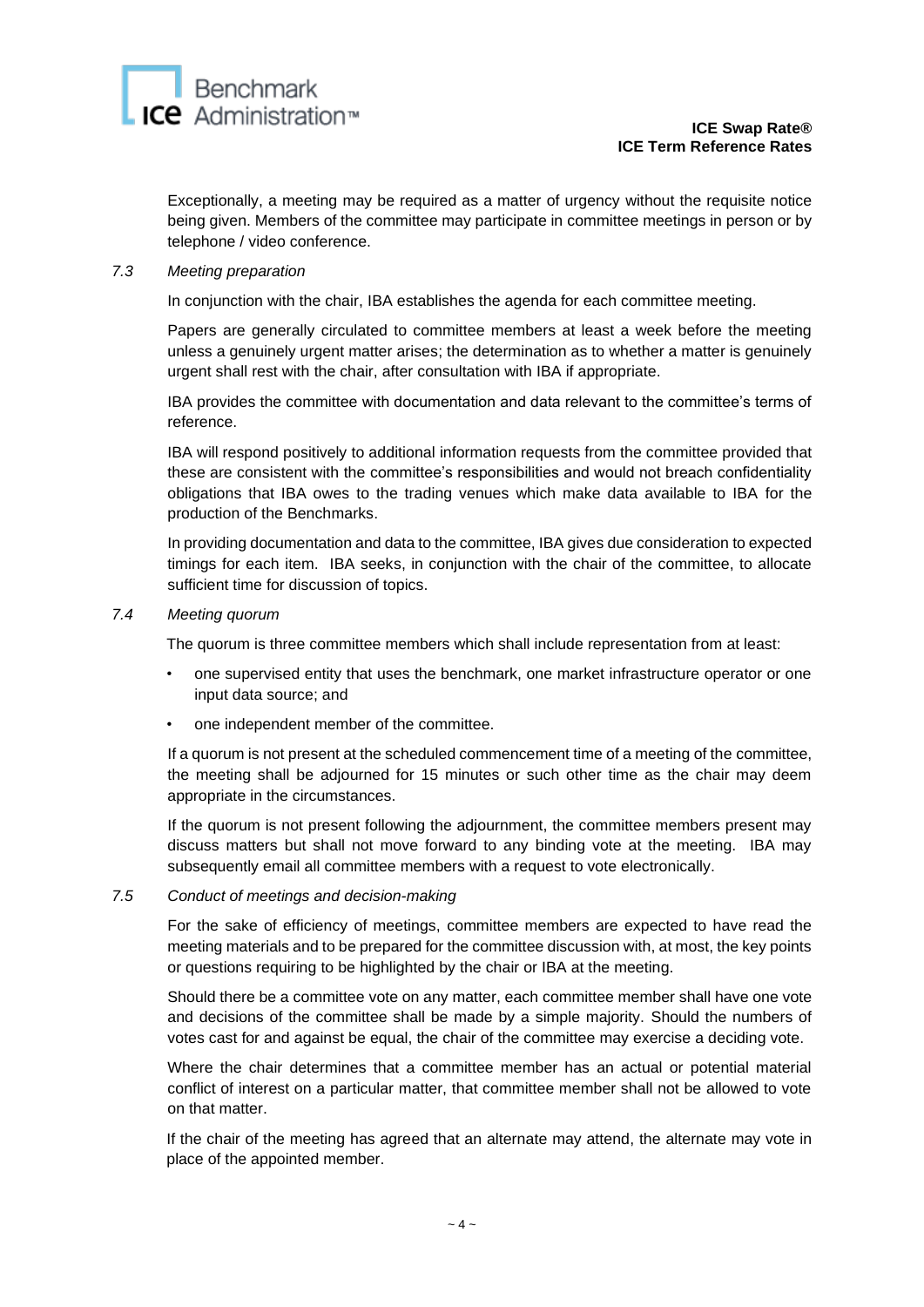

#### *7.6 Minutes*

Within one week of a meeting of the committee, IBA draws up a list of actions from the meeting and shares this with the committee chair.

IBA aims to send draft minutes to committee members within 8 working days after the meeting, requesting comments within one week. IBA addresses any comments received, in consultation with the meeting chair as appropriate. Minutes of committee meetings are then shared with the FCA.

The minutes are submitted to the committee for formal approval at its next meeting.

IBA circulates minutes of committee meetings to the Board of IBA.

Public (redacted or summary) minutes are published by IBA. The approval process is the same as for the full minutes.

### *7.7 Resources*

The committee has no budgetary authority.

However, if the committee sees a need for additional resources (for example, for special counsel or other experts or consultants) to discharge its duties and responsibilities, the chair shall refer the request to the President of IBA or to the IBA Board as appropriate.

### *7.8 Contact points*

The chair of the committee is responsible for its overall direction and coordination.

The chair is also the committee's contact point for IBA, the IBA Board and the FCA.

The chair attends regularly at IBA Board meetings to provide an overview of the committee's work.

### **8. Disputes**

The chair of the committee is expected to seek to achieve a consensus of views amongst committee members.

Where this is not possible and a dispute cannot be resolved through discussion, the chair should take a formal vote on the matter in question. The chair may exercise a deciding vote.

The chair will seek to discuss a dispute with the management and chair of IBA. The chair will also inform the FCA of the matter as appropriate.

# **9. Review of the workings of the committee**

Unless agreed otherwise by the Board, the chair of the committee undertakes an annual review of the workings of the committee. IBA may arrange a review in a different manner, for example using external consultants.

The findings of the review are reported to the committee.

The findings are subsequently reported to the N&CGC together with an assessment as to whether there is appropriate representation, expertise and experience among the committee membership.